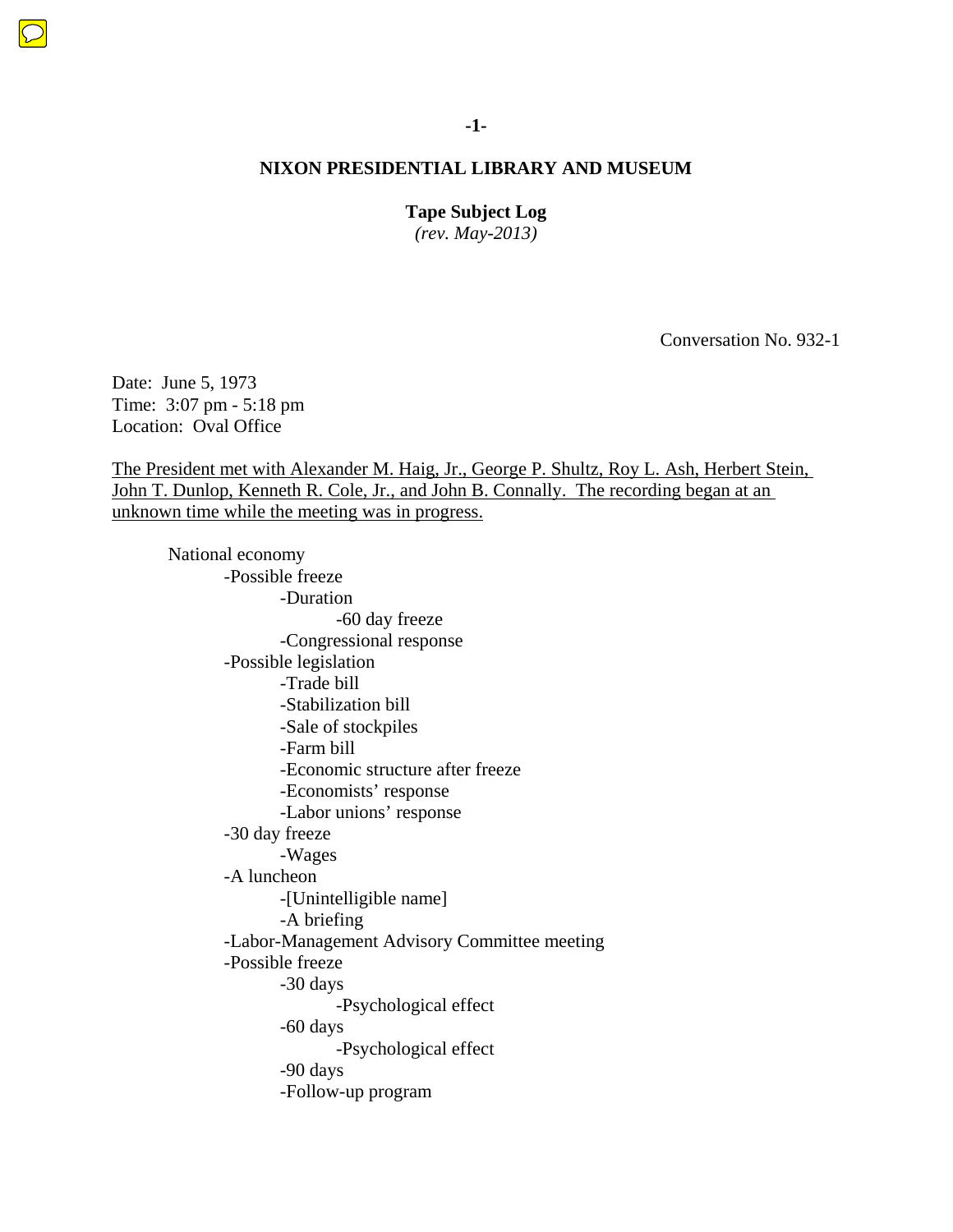### **Tape Subject Log**

*(rev. May-2013)* 

Conversation No. 932-1 (cont'd)

-Dunlop -Wages -Construction, rubber, oil, railroad, construction, and steel industries -General Electric Corporation -Electrical industry -Oil -Special formula -Teamsters -Frank E. Fitzsimmons -President's influence -Food -Price increases -Percentages -Importance -Inflation rate -Compared to general rate -Congressional action -Repeal import tariffs -Emergency -Acreage limitations -Duration -President's possible conversation with Luis Echeverria Alvarez -Work permits -Laborers -Food production -Union response -Food prices -Congressional response -Compared t European Practices -German labor imports -Italy, Spain, Yugoslavia, Mediterranean -Unemployment -American laborers -Food production -American work ethic -Tariffs -Removal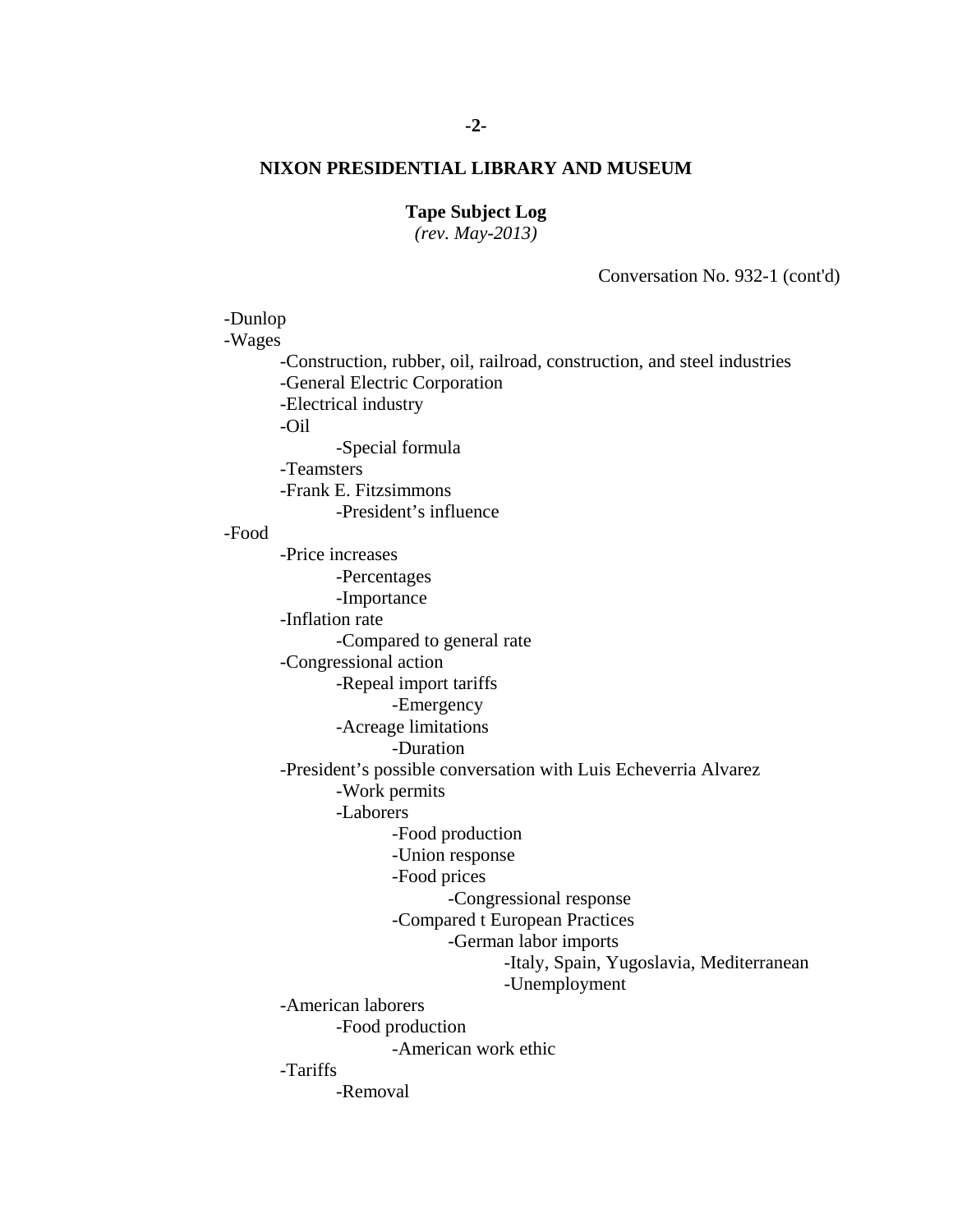**Tape Subject Log** 

*(rev. May-2013)* 

Conversation No. 932-1 (cont'd)

 -Meat, eggs, milk -US farmers -Exports -Prices -Possible effect of limitation -Agricultural Department -Foreign economic policy -Conflict -Trade barriers -American food prices -Trade negotiations -Recommendations -Export controls -Possible freeze -Uncertainty -Connelly as Secretary of Treasury -Cabinet secretaries -Necessity for support of President's policy -Status quo -Uncertainty -Congressional resolution -Freeze -Export control -Speculation -60 days -Need for action -Speculation -Possible freeze -Paper -Statement -Impact -President's economic policy -Evaluated -Benefits -Consequences -Public perception -Confidence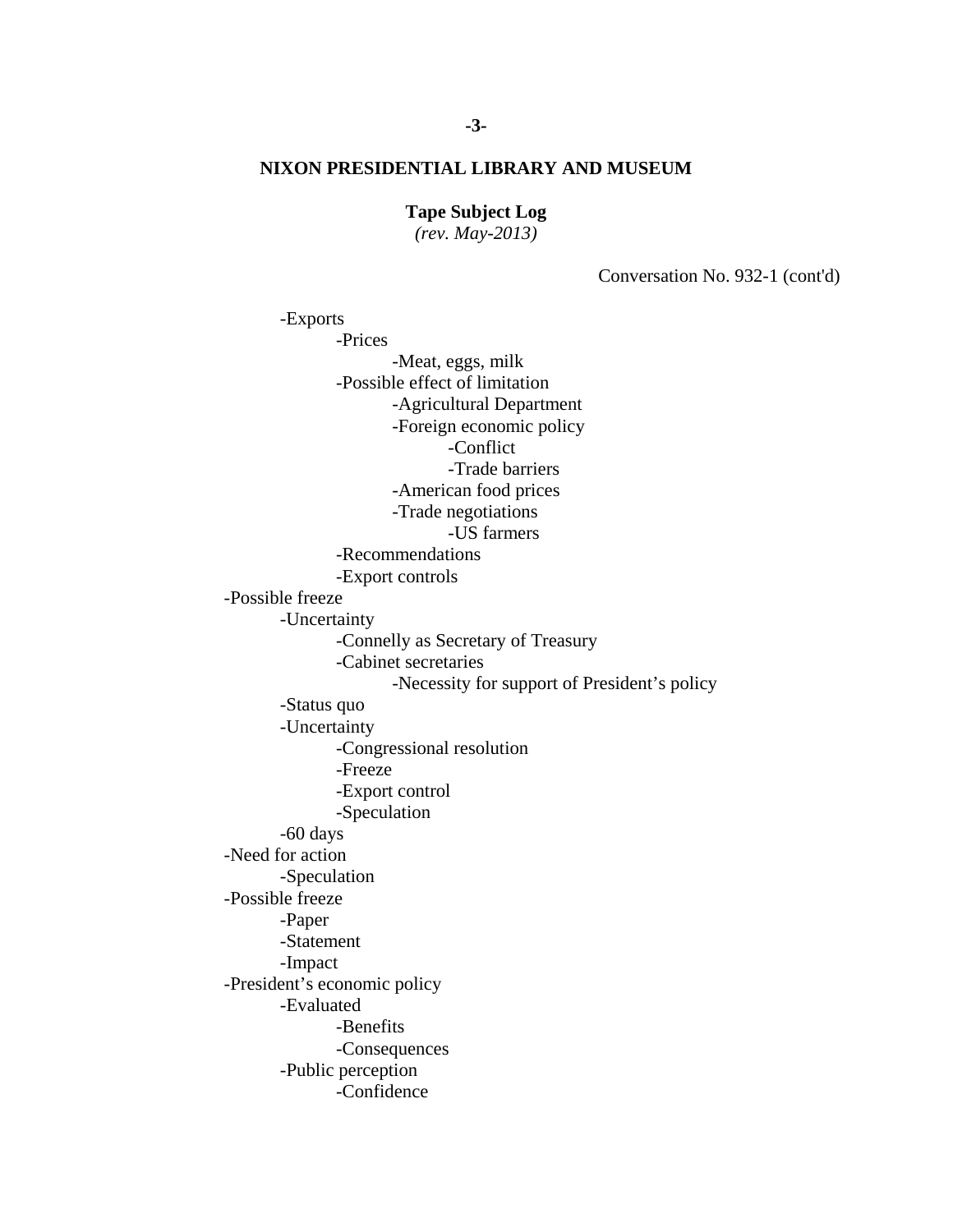# **Tape Subject Log**

*(rev. May-2013)* 

Conversation No. 932-1 (cont'd)

-Economists' views

 -Support for freeze -Controls -Possible freeze cycles

-Phase II

-Business and labor interests

-Large corporations

-Mandatory freezes

-Control mechanisms

-Consequences

-60 day freeze

-Food

-Tariffs

-Export controls

-Possible effects

-Prices

-Trade

-American public

-General Agreement on Tariffs and Trade [GATT]

agreement

-Control of inflation

-Forthcoming Organisation for Economic Co-operation and Development [OECD] meeting

-Shultz

-Agenda

-August 1971 program

-10 percent import surcharge

-Effects

-Domestics politics

-International economic negotiations

-State Department reactions

-Exports

-Possible controls

-Notification [?]

-Purchase

-Limits

-Duration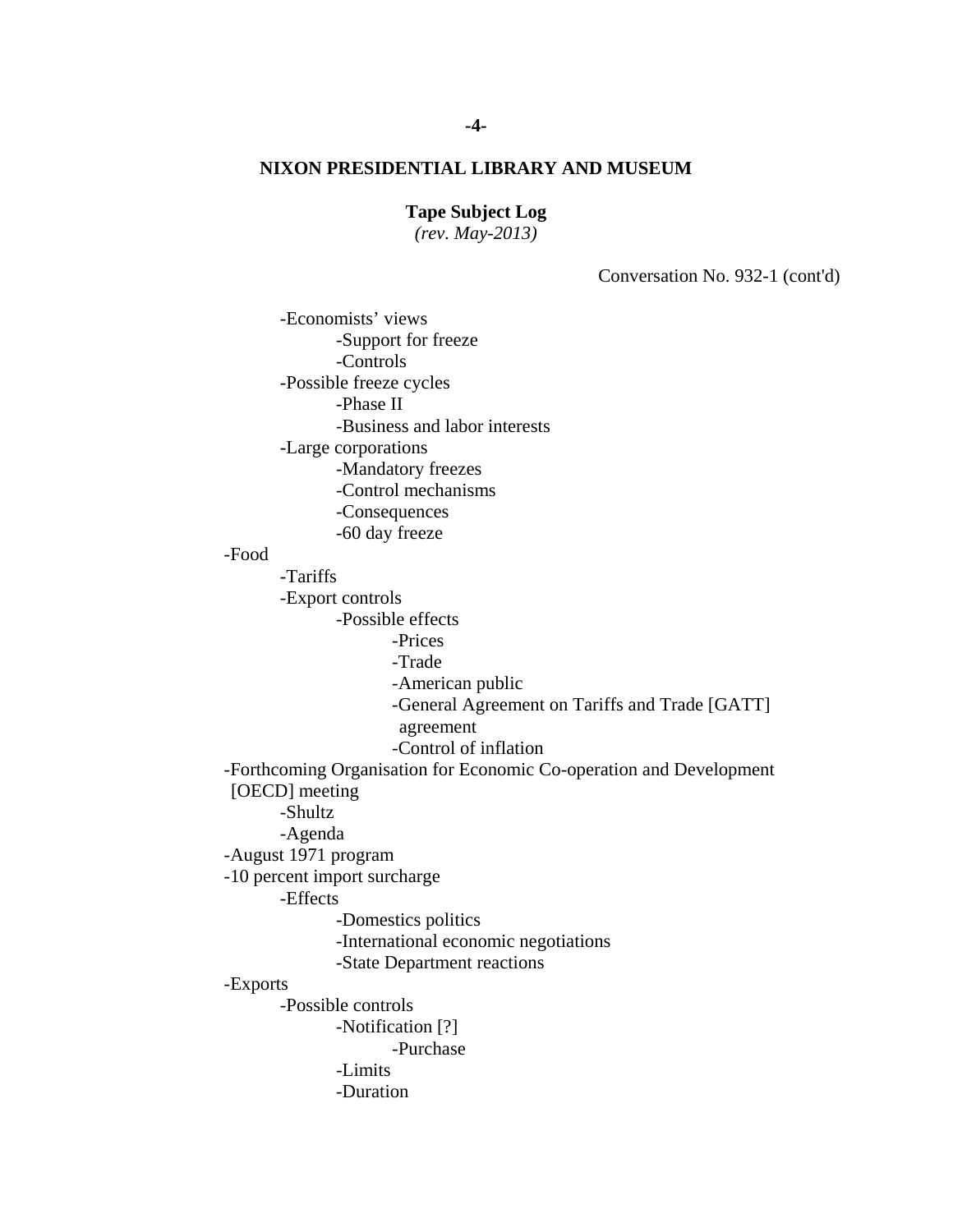**Tape Subject Log** 

*(rev. May-2013)* 

Conversation No. 932-1 (cont'd)

 -Crop years -Types of items -Food stuffs -Licensing -Commodity prices -Recent movement -Embargoes -Possible controls -30 or 60 day freeze -Existing contracts -Deliveries -Orders -Food -Possible freeze -Export controls -Possible effects -International trade -Agriculture Department, National Security Council [NSC], State Department -[First name unknown] Cooper -Conflict of domestic and international goals -Opposition to surcharges -Rise in prices -60 day embargo of exports -Licensing -Grains, chicken -Psychological effect -Increase in prices -Duration -Size of crop -Weather -NSC, State Department concerns -Domestic problem -Shultz's forthcoming conversation with Earl L. Butz -Commerce Department -Labor -Possible freeze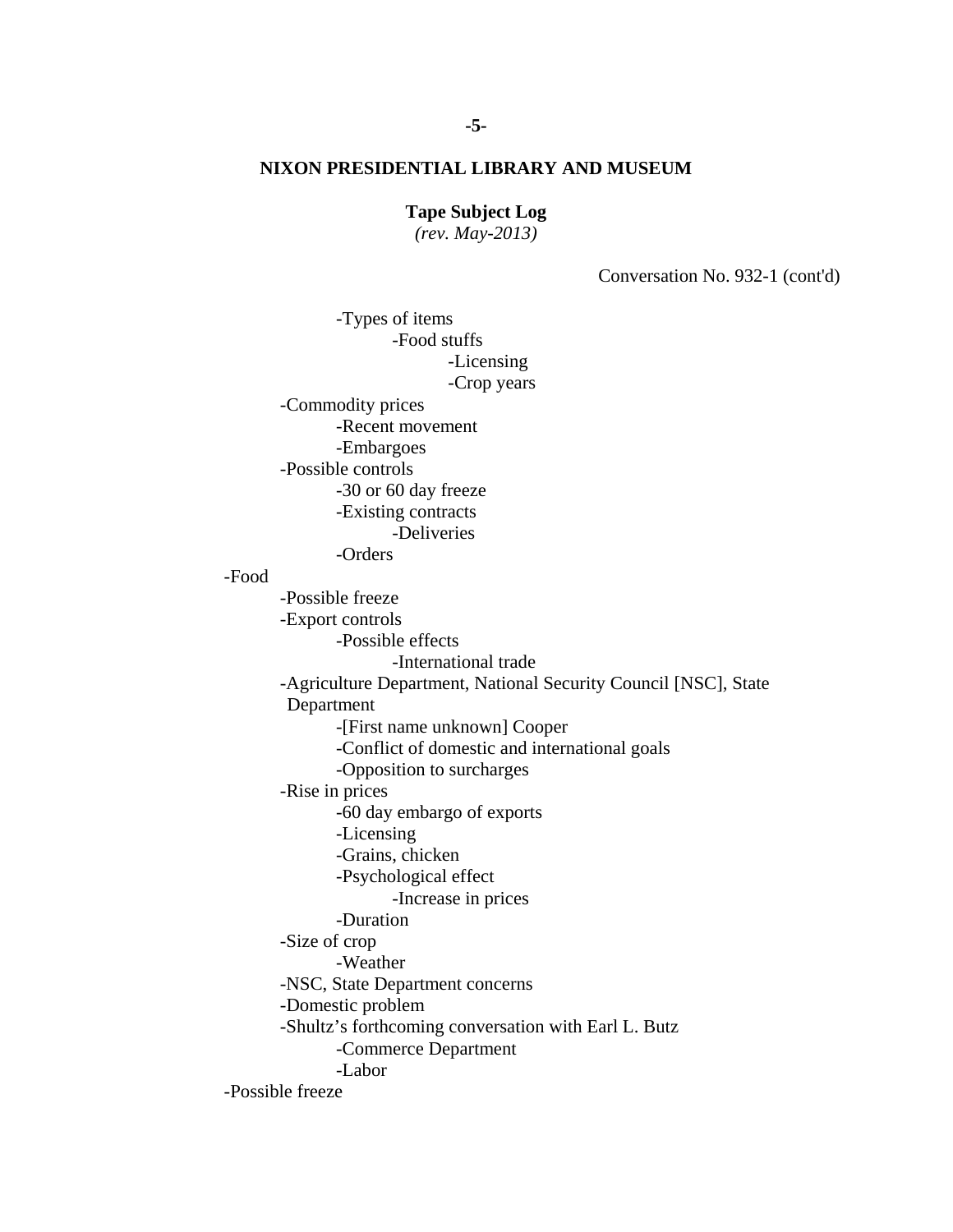**Tape Subject Log** 

*(rev. May-2013)* 

Conversation No. 932-1 (cont'd)

 -Pierre Rinfret -Phase II -Follow up **Example 18 For Principle 19 Farm Bureau**  -60 days -Effect -Perception -Albert E. Sindlinger -Follow-up -Future actions -Popular opinion -Business, labor, homemakers -Perception of economic controls -Congress -Compared to situation in August 1971 -Follow-up -60 day freeze -Effects of controls -People -Labor -1946 controls -Effectiveness -People -President's forthcoming speech -Food prices -Connally -Freeze -Reaction -Butz's view of freeze -Soy bean oil -Possible freeze -Haig's schedule -Speech at United States Military Academy at West Point -Possible message for Walter B. Wriston

Shultz, Ash, Stein, Dunlop, and Cole left at 4:27 pm.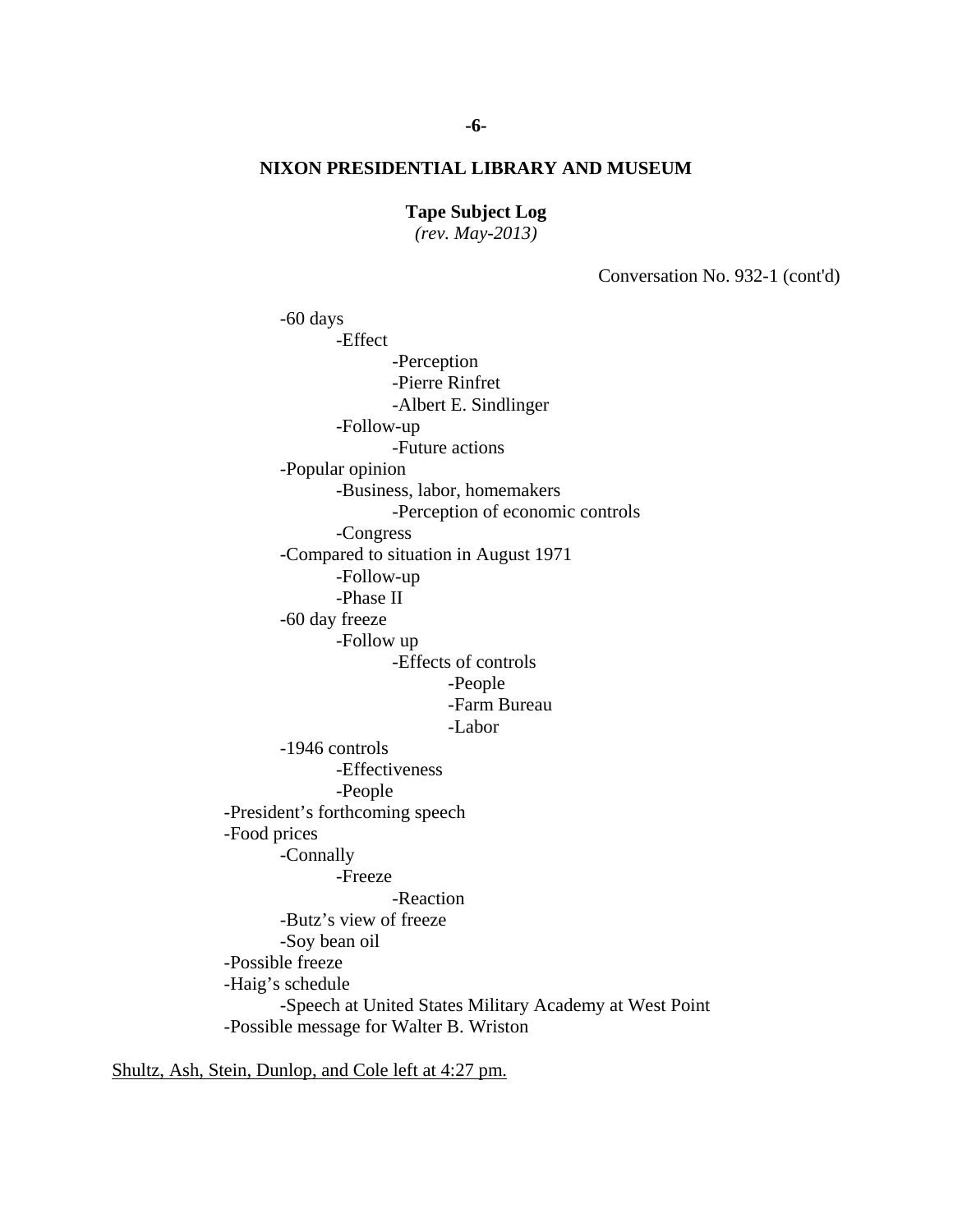## **-7-**

### **NIXON PRESIDENTIAL LIBRARY AND MUSEUM**

#### **Tape Subject Log**

*(rev. May-2013)* 

Conversation No. 932-1 (cont'd)

 -First National Bank Wriston -Possible role with administration -Energy czar -First National Bank [?] -Stature -Knowledge of energy industry -Henry Wriston -Capabilities -Knowledge of energy situation -Management experience Haig's schedule

 -West Point speech -Graduation banquet

 -President's position -Free economy National economy -Compared to situation in August 1971 -Possible freeze -Solution for economic problems -Possible controls -Congressional views -Effect -Unending controls -Administration's message -Food prices -60 day freeze -Controls on exports -Poultry, hogs, sheep, grain -Congress's view -Food -Expectations -Commodity prices -Recent movement -Prices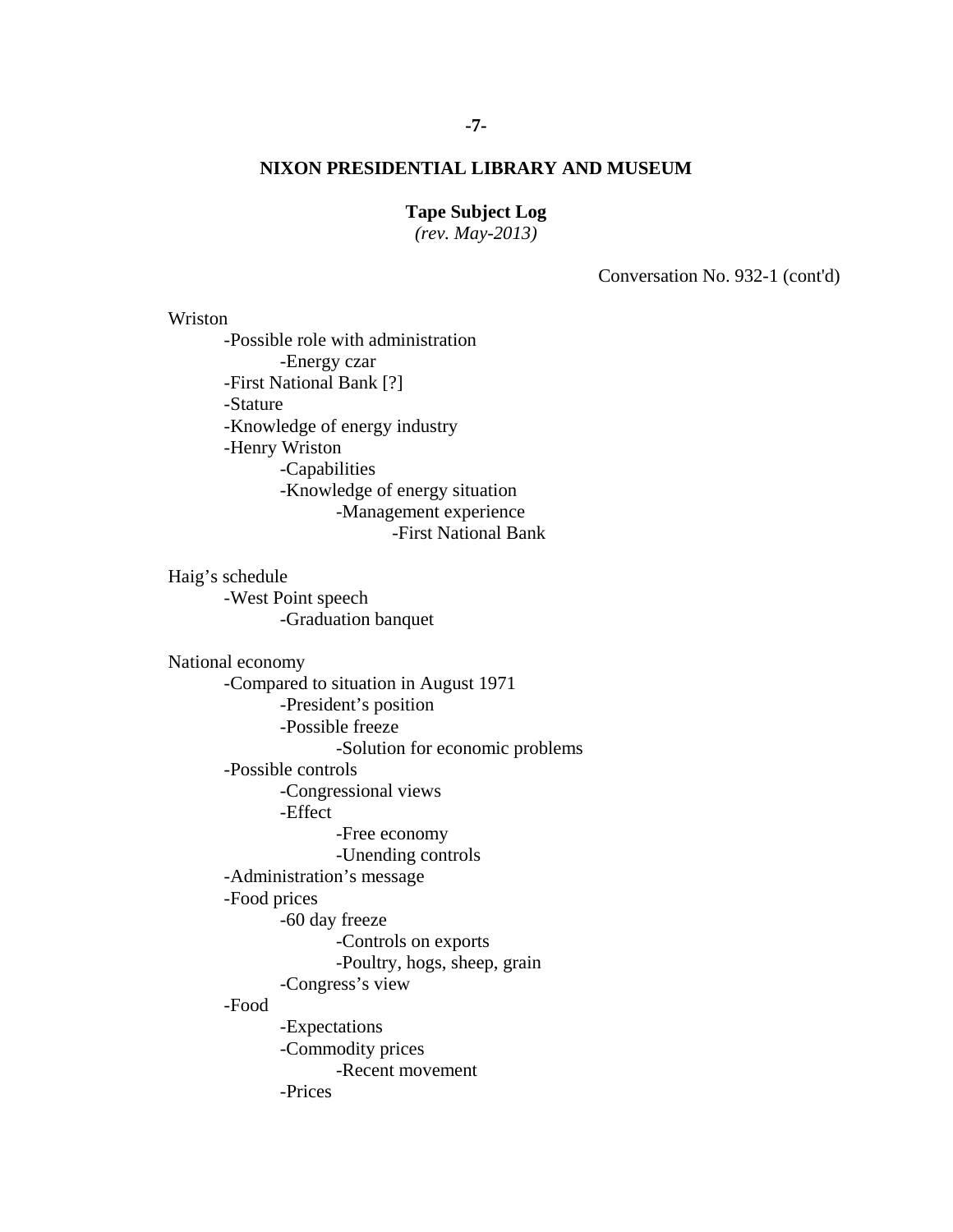# **-8-**

### **NIXON PRESIDENTIAL LIBRARY AND MUSEUM**

#### **Tape Subject Log**

*(rev. May-2013)* 

Conversation No. 932-1 (cont'd)

 -Consumer compared to investor -Statement -Butz's view on soybeans -Recent rises

#### **Connally**

-Role in administration

-Haig

-Effect

-Trip to Florida

-Full-time

-Treasury Department

- -State Department
	- -US-Union of Soviet Socialist Republics [USSR] summit

-Europe

-Henry A. Kissinger

## US foreign policy

 -Forthcoming summit meetings -"Year of Europe" -Press coverage -President's meeting with Georges J. R. Pompidou -France's support -Alliance -Atlantic Charter -Economy -Alliance

-Economic progress

-Future action

### **Connally**

-Role in administration

### -Timing

-Watergate

-President's possible resignation

-Firing of H. R. ("Bob") Haldeman and John D.

Ehrlichman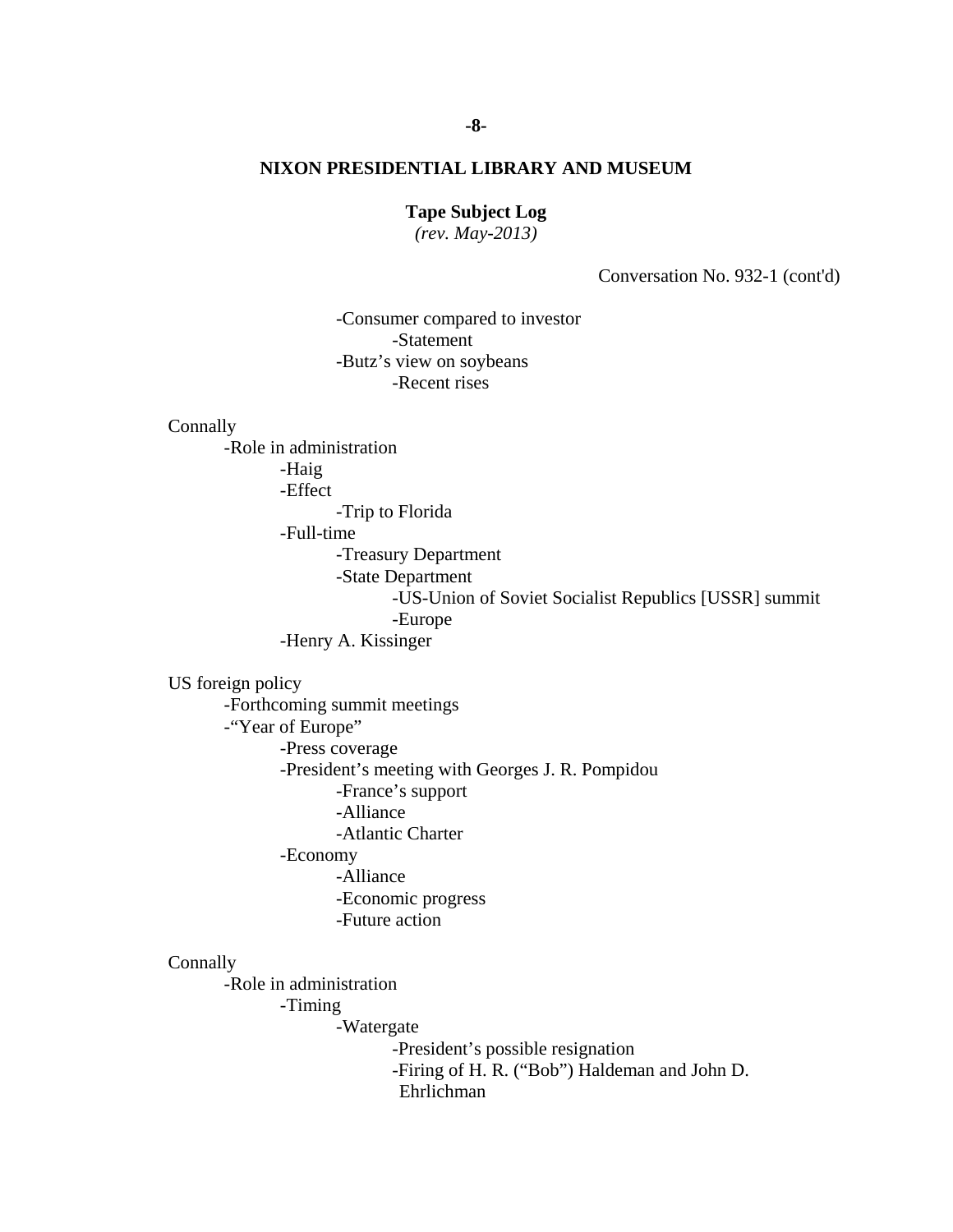#### **-9-**

### **NIXON PRESIDENTIAL LIBRARY AND MUSEUM**

### **Tape Subject Log**

*(rev. May-2013)* 

Conversation No. 932-1 (cont'd)

 -Possible impeachment of President -Paul N. ("Pete") McCloskey, Jr.

### Watergate

 -President's activities -News stories, June 3 -John W. Dean, III -Lt. Gen. Vernon A. Walters' memoranda of conversations [memcons] -Clark M. Clifford's statement -Resignations of President and Spiro T. Agnew -Patrick J. Lucey's statement -President's resignation -Effect -Connally's advice -White House response -President's role -Ervin Committee, grand jury investigation -Popular opinion -President's role -Proof -White House response -White House response -Leonard Garment's role -Haldeman, Ehrlichman -Schedule -Leonid I. Brezhnev -Popular opinion -Press and Senate -White House response -Popular opinion -President's knowledge -Haldeman and Ehrlichman -Knowledge -Contacts with President -Popular opinion -White House response -National economy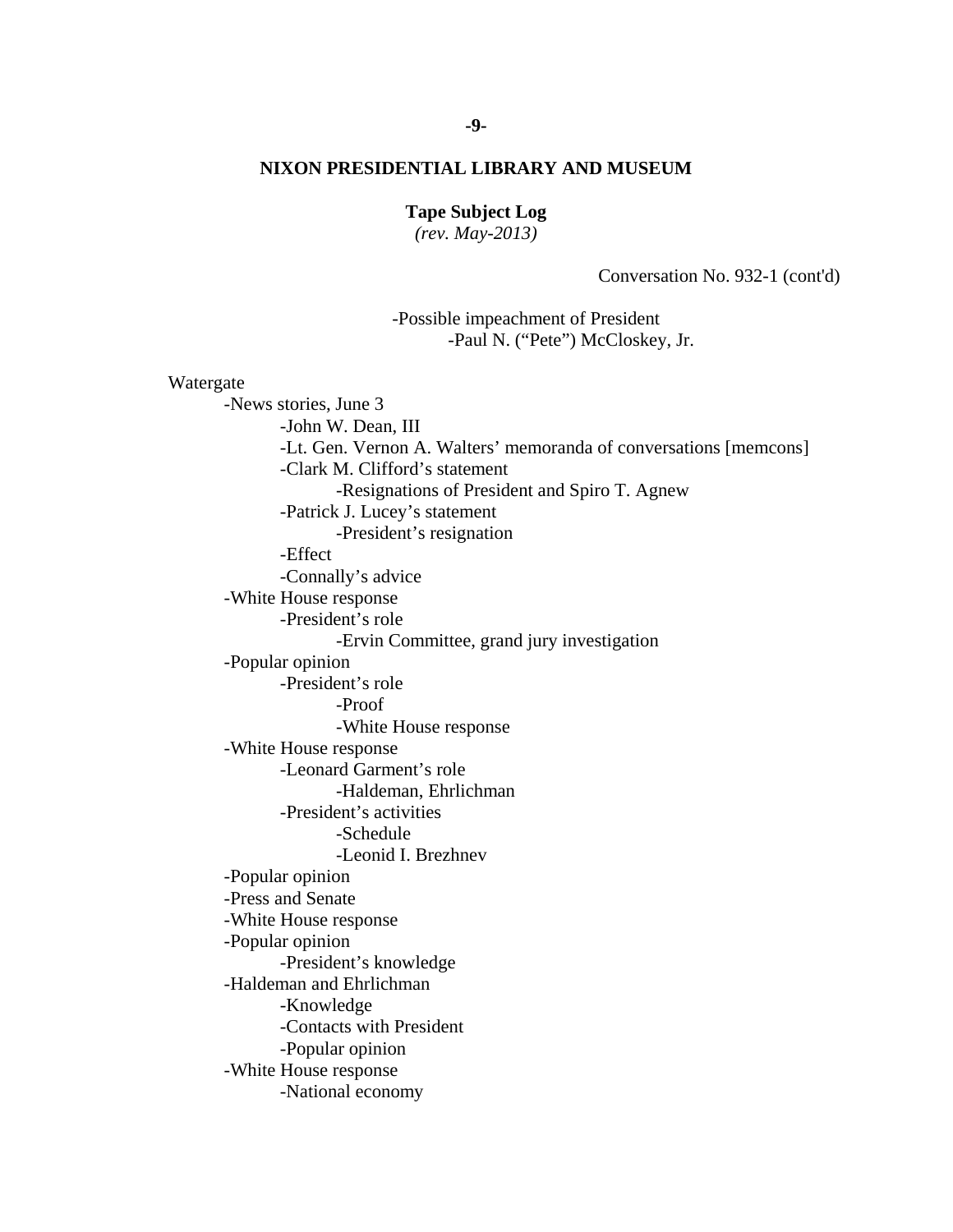**Tape Subject Log** 

*(rev. May-2013)* 

Conversation No. 932-1 (cont'd)

-Franklin D. Roosevelt's "Fireside Chats" -Effect -Tone -Congress -Archibald Cox compared with Samuel J. Ervin, Jr. -Hearings -Possible duration -White House response -President as leader -Political psychology -Export controls on food -Style -Cabinet ideas -President as leader -Caribbean Common Market -Americans' ownership of gold -Cabinet ideas -Effect of President's presidency -Press, Congress -White House response **Connally** -Role on White House staff -Energy Council, other meetings -Florida -Watergate -Senate -Conflict of interest -Effect on Connally -Role as Special Consultant -Travel -Importance

-American people

-Melvin R. Laird's role

# -Need

-Conflict of interest

-Resignation from law firm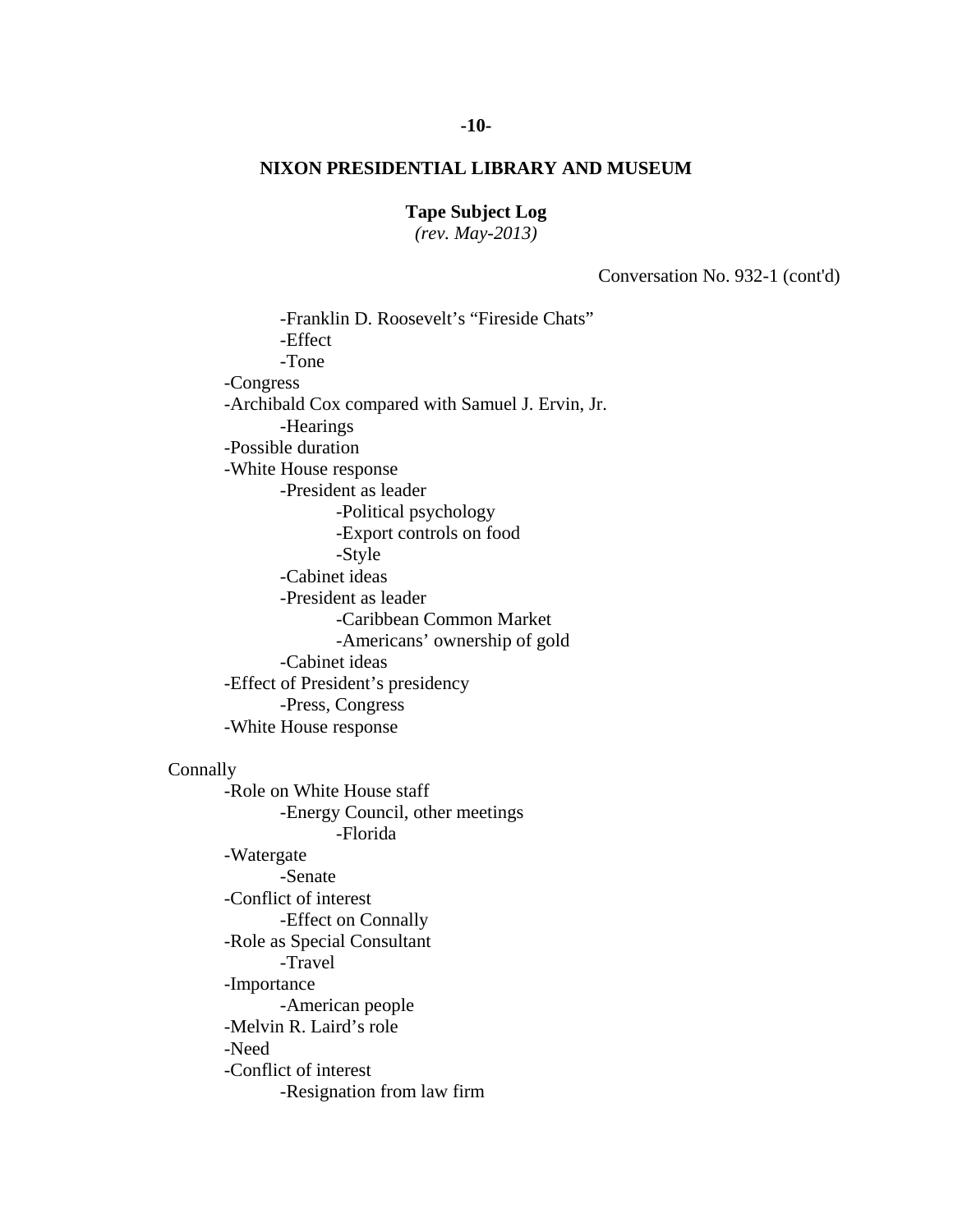## **-11-**

### **NIXON PRESIDENTIAL LIBRARY AND MUSEUM**

### **Tape Subject Log**

*(rev. May-2013)* 

Conversation No. 932-1 (cont'd)

 -Demeanor -Title -Announcement -Place on staff -Usefulness -Shultz -Helpfulness -Possible effect -President -Suspicions -Shultz, Stein, Arthur F. Burns -Media coverage -Positions -Cost of Living Council [COLC] -Energy advisory council -President's Foreign Intelligence Advisory Board -Energy advisory council -John J. McCloy -Capabilities, age -Role in leadership -Possible position for Connally -McCloy -Possible change -Frequency of availability -Announcement -Media coverage -Title -Special Consultant to the President -Duties -Transportation -Title -Special Advisor to the President -Conflict of interest -Connally's law firm -Resignation -Effectiveness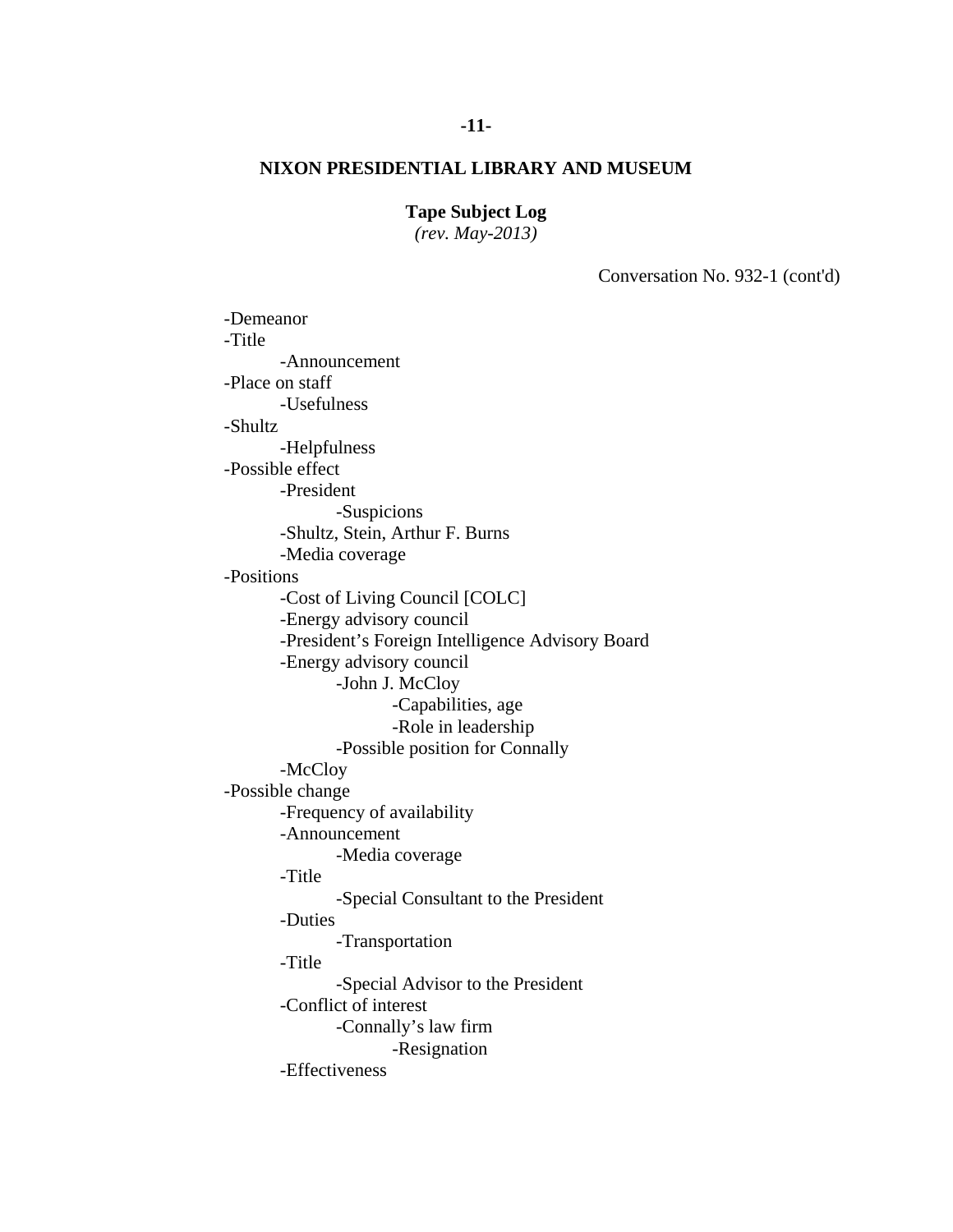## **-12-**

## **NIXON PRESIDENTIAL LIBRARY AND MUSEUM**

#### **Tape Subject Log**

*(rev. May-2013)* 

Conversation No. 932-1 (cont'd)

White House staff -Tasks -Options for President -Viewpoints of advisors

National economy

-Connally's meeting with Shultz, June 5th -Gold -Call-in of paper currency -Effect -Stein -Distraction to Americans -Financial misdeeds

-Donations to Internal Revenue Service [IRS]

**Connally** 

-Role on White House staff -Contribution to staff -Schedule -Trips -Moscow

 President's schedule -Brezhnev visit to US

## **Connally**

-Role on White House staff -Announcement -Brezhnev visit -Schedule -Watergate -Washington, DC -Role on White House staff -Announcement -Availability -Announcement -Brezhnev visit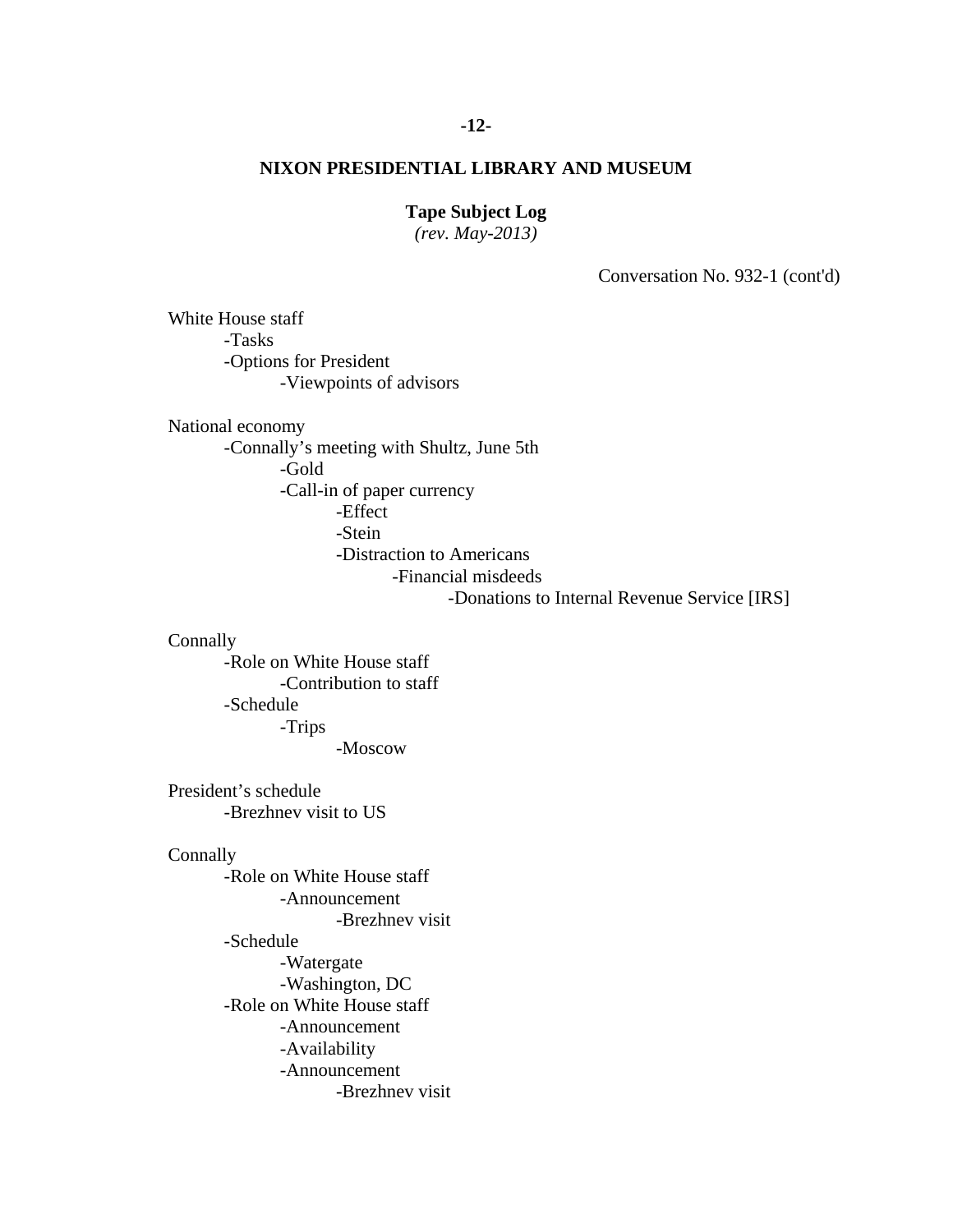### **-13-**

### **NIXON PRESIDENTIAL LIBRARY AND MUSEUM**

### **Tape Subject Log**

*(rev. May-2013)* 

Conversation No. 932-1 (cont'd)

-President's schedule

-Title

-Special Advisor to the President

-Availability

-Energy, national economy, foreign intelligence advice

-Trips to Washington, D.C.

-Conflict of interest

-Law firm

-McCloy's law firm

-President's assessment

-Effect

-Connally's status

 President's schedule -Watergate -Dates -Haldeman and Ehrlichman -Firing -Effect on President

## Connally

 -Resignation from law firm -Role with White House staff -Changes -Haig -Schedule -Role on White House staff -Usefulness -Economy -Energy -Trips -Conflict of interest -McCloy -Special Advisor -Effect -Headquarters -Houston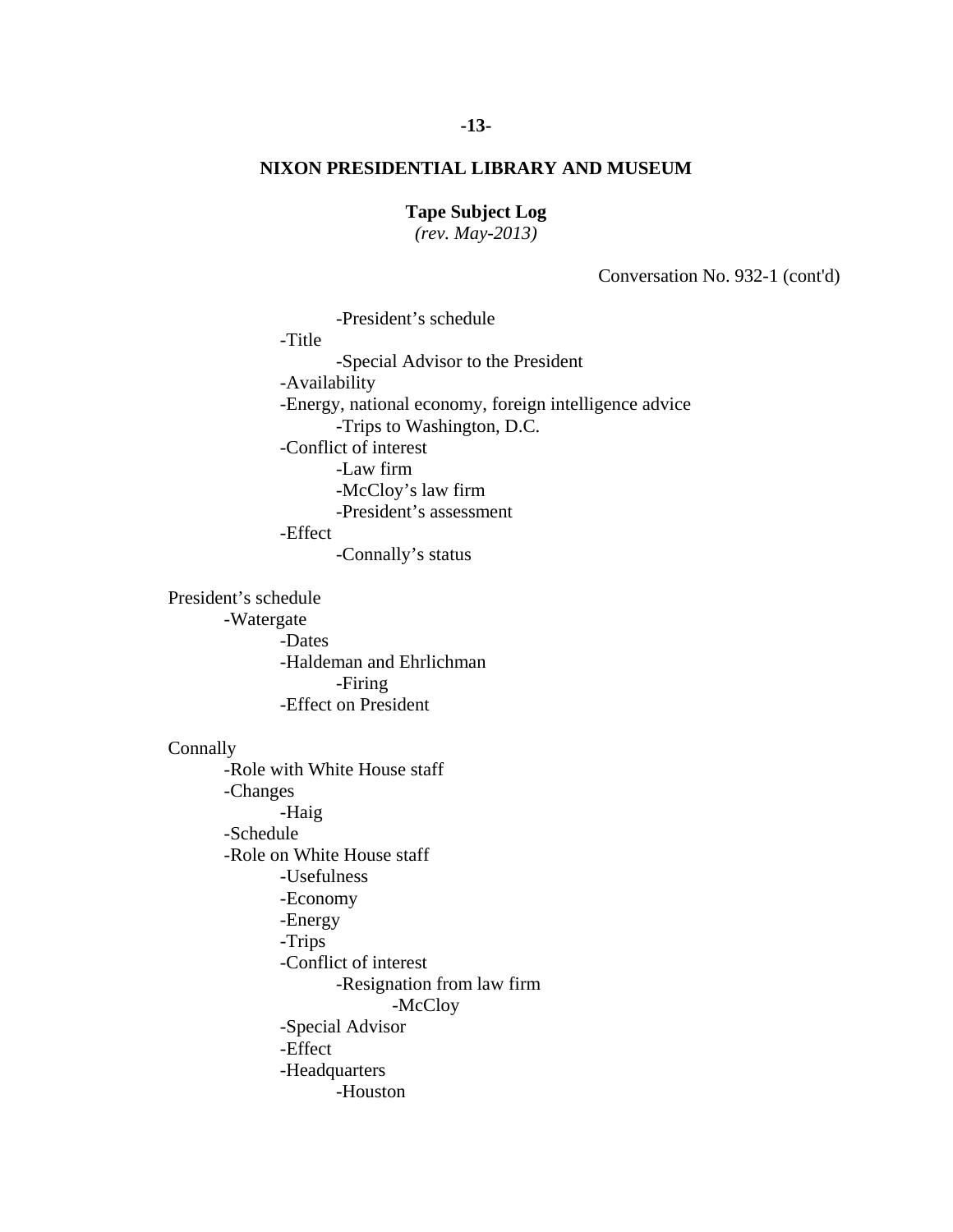**Tape Subject Log** 

*(rev. May-2013)* 

Conversation No. 932-1 (cont'd)

 -Executive Office Building [EOB] -Hotel -Finances -Connally's payments -Allegations -Conflict of interest -Compared to Bryce N. Harlow -Title -Schedule -Foreign travel -Brezhnev's summit -San Clemente -July 1973 -Congressional recess

 President's schedule -San Clemente side trips -Florida -Peoria, Illinois -Brezhnev -Houston, Texas -Splashdown

Connally left at 5:13 pm.

 Connally [?] -Role on White House staff -Necessity -Title -Conflict of interest -Views on economic program -Advisors -President's role -Views on Watergate -Connally's advice

Watergate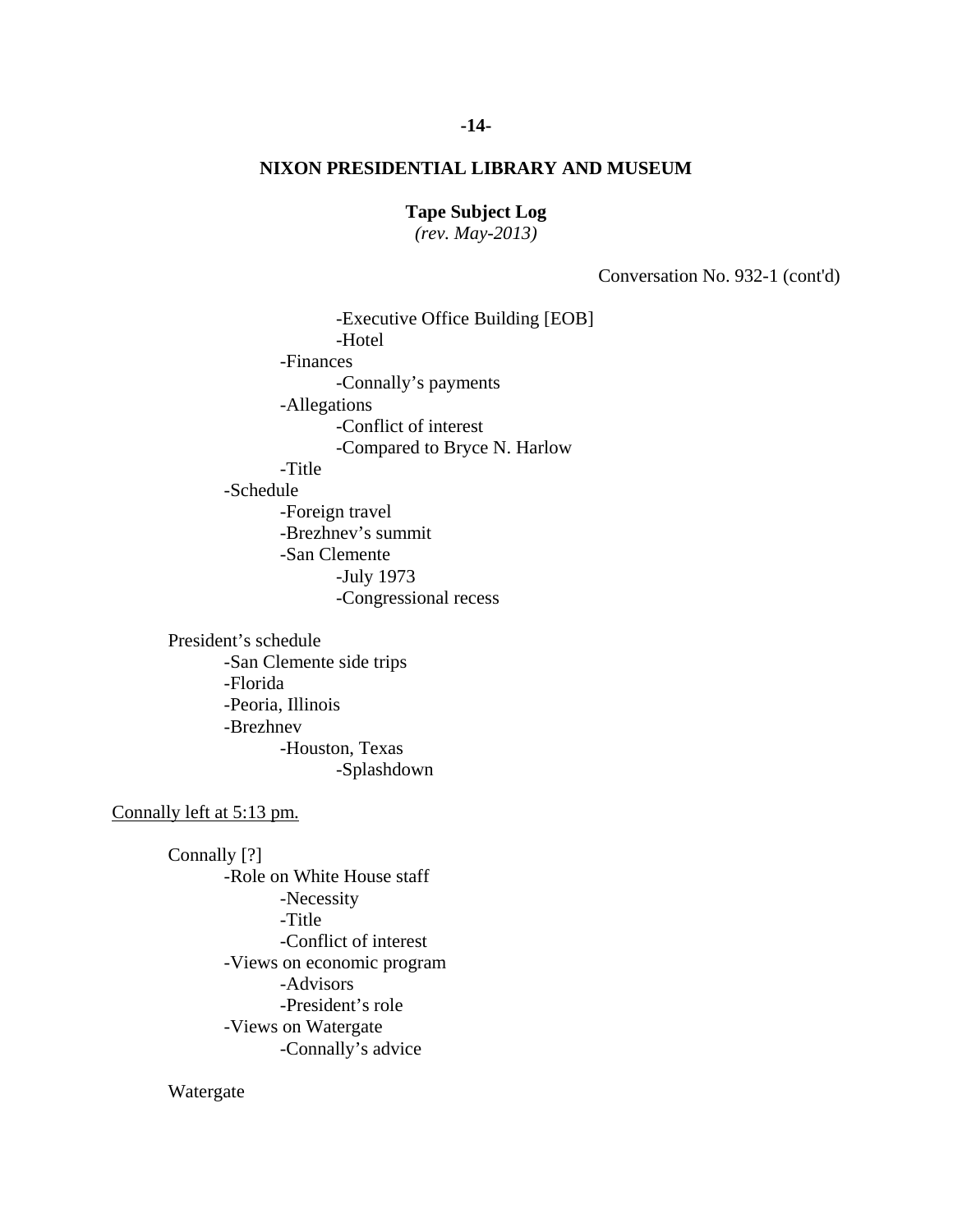## **-15-**

### **NIXON PRESIDENTIAL LIBRARY AND MUSEUM**

### **Tape Subject Log**

*(rev. May-2013)* 

Conversation No. 932-1 (cont'd)

 -Connally's views -Popular opinion -President's role -President's schedule since April 15 -Press coverage -President's schedule -Outside Washington, D.C., California -Brezhnev -Press coverage -Haig's conversation with J. Fred Buzhardt, Jr. -President's forthcoming conversation with Buzhardt

 Haig's schedule -West Point -Return to Washington, DC

 Watergate -Connally's view -White House response

Haig left at 5:18 pm.

Conversation No. 932-2

Date: June 5, 1973 Time: Unknown between 5:18 pm and 5:20 pm Location: Oval Office

The President met with Manolo Sanchez.

Delivery of an item -Executive Office Building [EOB]

Sanchez left at an unknown time before 5:20pm.